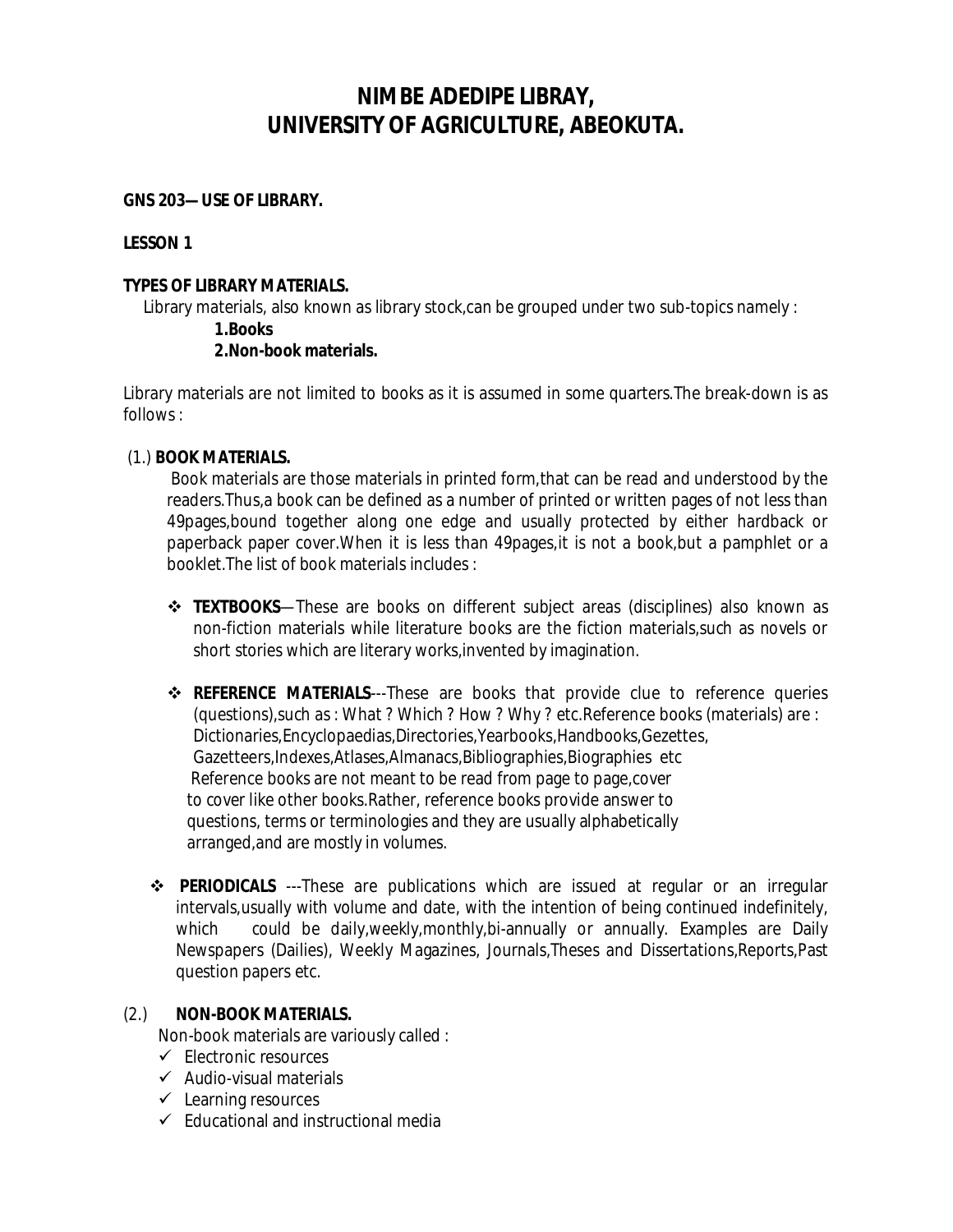- $\checkmark$  Visual aids
- $\checkmark$  Educational technology
- $\checkmark$  Media resources
- $\checkmark$  Non-print media or Non-book media

Non-book materials help in solving communication problem and enhance instructional efficiency during teaching and learning process, as it enables students to see those things being taught in real life situations, as seeing is believing.

## **TYPES OF LIBRARIES.**

Basically,there are six (6) types of libraries namely :

- $\triangleright$  Academic Libraries
- $\triangleright$  National
- $\triangleright$  Private "
- $\triangleright$  Public "
- $\triangleright$  School "
- $\triangleright$  Special (Research) Libraries

However,for the purpose of this course/programme,the Academic Libraries shall be discussed into details.

## **ACADEMIC LIBRARIES.**

Academic libraries are those libraries attached to institutions of higher learning of the status of a tertiary institution.In other words,academic libraries are found in post-secondary institutions such as Universities-eg Nimbe Adedipe Library,University of Agriculture,Abeokuta;Polytechnics eg The Polytechnic Ibadan Library;Colleges of Education eg Gani Bello Library,Federal College of Education,Abeokuta and other similar tertiary institutions.Academic libraries are primarily established to provide literature support to the programmes of their parent institution, to aid lecturers,students and researchers in teaching, learning, research and recreation purposes.For instance,if a tertiary institution is offering Degree,Diploma and Certificate courses,its library is expected to provide educational,research and information materials in the relevant subjects to suit each level of the institution's academic programmes.

#### **LIBRARY RULES AND REGULATIONS.**

- Book Loan
- Reservation of Seat/Books
- **Book Theft**
- **•** Mutilation
- **Library infractions etc**

#### **INTRODUCTION**

 Where there is no rule, usually, there is no sin says an adage.However,there are rules and regulations which are meant to guide the use and conduct of users of the library.It is very important that students should be familiar with such rules and regulations in order not to violate any of them.The rules and regulations are usually contained in the Readers' Guide or Students' Handbook of some tertiary institutions.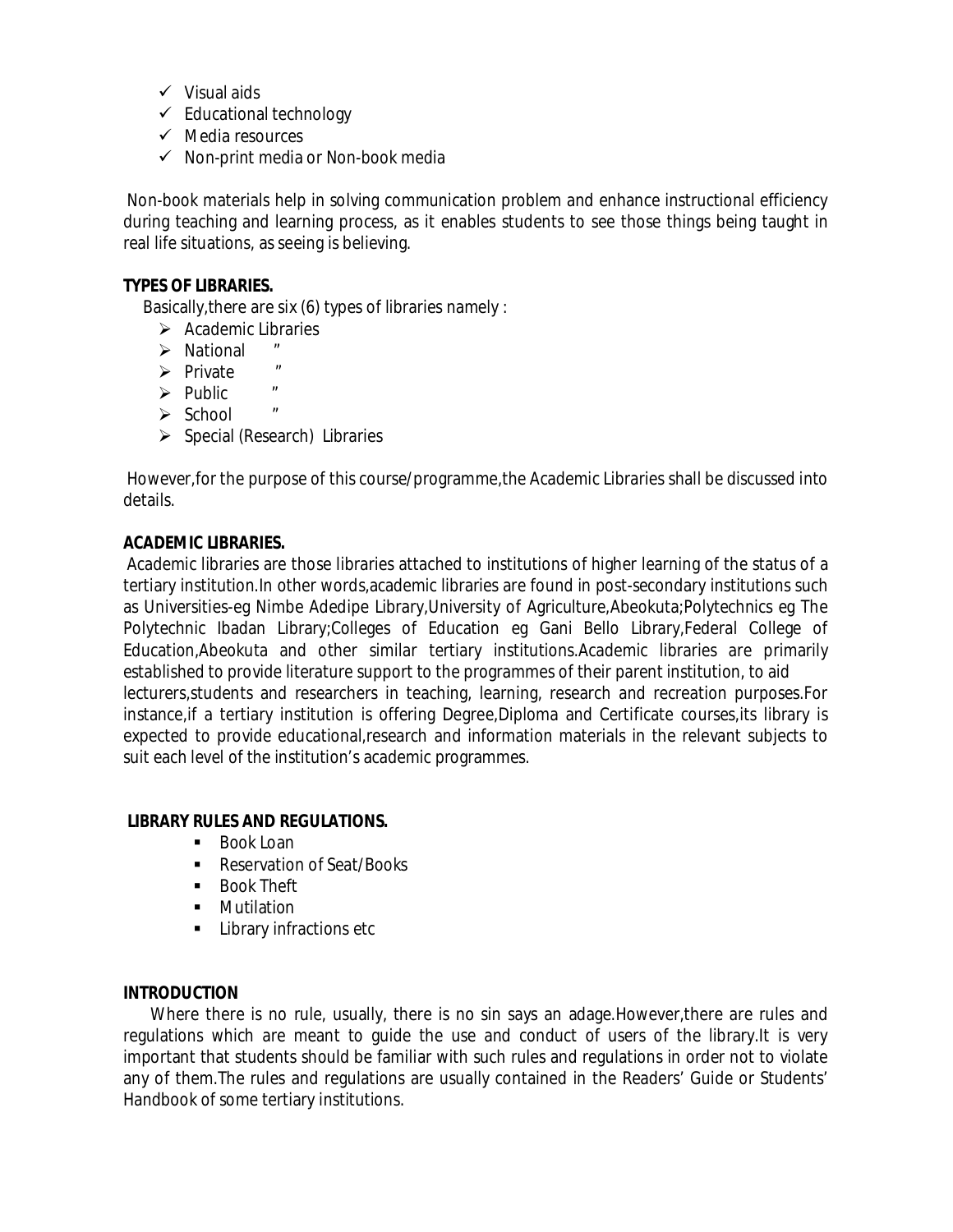These are to guide the conduct and behaviours of the readers in the library and to assist the library to achieve its set goals and objectives and for the users to make maximum use of the library services.

 Defaulters of these rules and regulations are to be sanctioned (penalized) for it,to serve as deterrent to others.

#### **Some of the rules and regulations are :**

- 1. Any materials leaving the library must be properly borrowed
- 2. Books in the Reference Section,Serials or Reserved Units may not be removed from the library.
- 3. It is an offence to keep materials( books) beyond the date specified for return.
- 4. Penalties( fine) will be charged for over-due books.
- 5. Returned books must be delivered at the Loans' Desk
- 6. All consulted books must be left on the Reading Tables.
- 7. No Readers may enter any part of the library marked 'Private or Work-room' unless by permission.
- 8. Any person who is suspected to be security risk may be ordered out of the library.
- 9. Indicent dressing will not be allowed into the library.
- 10. The use of naked light is not allowed in the library
- 11. Marking or underlining of library books is not allowed
- 12. Briefcases, luggages, umbrella, camera etc are not allowed into the library
- 13. Smoking, eating etc is not allowed in the library
- 14. Pets must not be brought into the library
- 15. Silence must be maintained in and around the library
- 16. Only registered users are allowed to use the library resources
- 17. Users must present whatever materials they are carrying to the security personnel at the entrance for checking while leaving the library.
- 18. The use of cell phone is prohibited in the library
- 19. Reservation of seat in the library is prohibited
- 20. Book mutilation,pilfering, theft are all prohibited

 **PLAGIARISM----**Plagiarism, which is the act of plagiarizing, that is, citing or quoting or coping other author's work(s) without due acknowledgement of such author or authors; is a serious and a punishable offence in acadamics.Whoever does that has stolen by tricks by indirectly claiming authorship (ownership) of the work(s) that originates from a different source.Therefore, all works cited in the cause of one's research or write-up or other academic exercises must be referenced accordingly; giving credit to authors whose works have been used at one point or the other.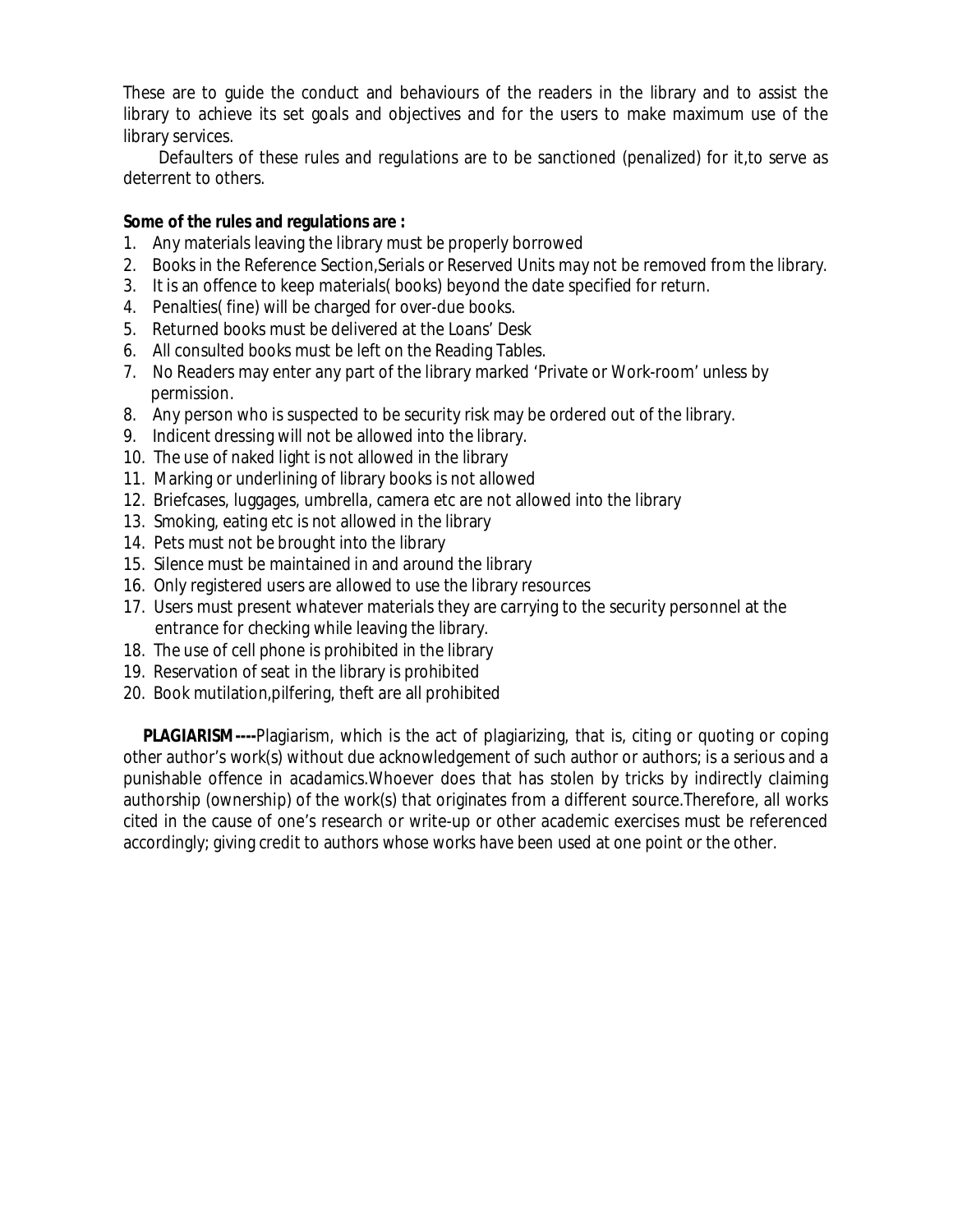### *LESSON 2*

#### *ORGANIZATION OF LIBRARY RESOURCES*

A library is a collection of sources, resources, and services, and the structure in which it is housed. A library is a collection of useful materials for common use. However, with the sets and collection of media and other books for storing information, many libraries are now also repositories and access points for maps, prints, or other documents and various storage media such as microform, audio tapes, CDs, cassettes, videotapes, DVDs, and video games.

Modern libraries are increasingly being redefined as places to get unrestricted access to information in many formats and from many sources. They are understood as extending beyond the physical walls of a building, by including material accessible by electronic means, and by providing the assistance of librarians in navigating and analyzing tremendous amounts of information with a variety of digital tools. (Wikipedia, 2010)

Libraries also provide facilities to access subscription databases and the Internet.

Academic libraries differ from each other in many respects but they all have the same basic function, which is to aid the parent institution in carrying out its objectives in the areas of teaching, research and community development. The library contributes to the realization of these objectives and supports the total programme by acquiring and making available the books, materials, services that are needed.

#### *LIBRARY COLLECTIONS*

In order to make these resources more easily accessible and retrievable, library resources are organized into various collection using online catalogs. Online cataloging has greatly enhanced the usability of catalogs, thanks to the Machine Readable cataloging-MARC standard in the 1960s. MARC was originally used to automate the creation of physical catalog cards; now the MARC computer files are accessed directly in the search process. OPACs have enhanced usability over traditional cards formats.

#### *LIBRARY CATALOGUE*

The university library information resources are classified and shelved using the Library of Congress classification scheme. The resources are catalogued using the internationally recognized conventions such as Anglo America Cataloguing Rules. The processed bibliographic data is presented in two formats, printed catalogue cards and automated on line Public Access Catalogue (OPAC).

The catalogue is available for concurrent use by several users of the library. The catalogue cards are stored in a catalogue cabinet with dimensions and structure that allow quick and easy access by most users. The cabinet drawers are conspicuously labeled in alphabetical order. To enable a person to find a book of which either through: the author, the title, the subject. Secondly, to show what the library has: by a given author, on a given subject and in a given kind of literature.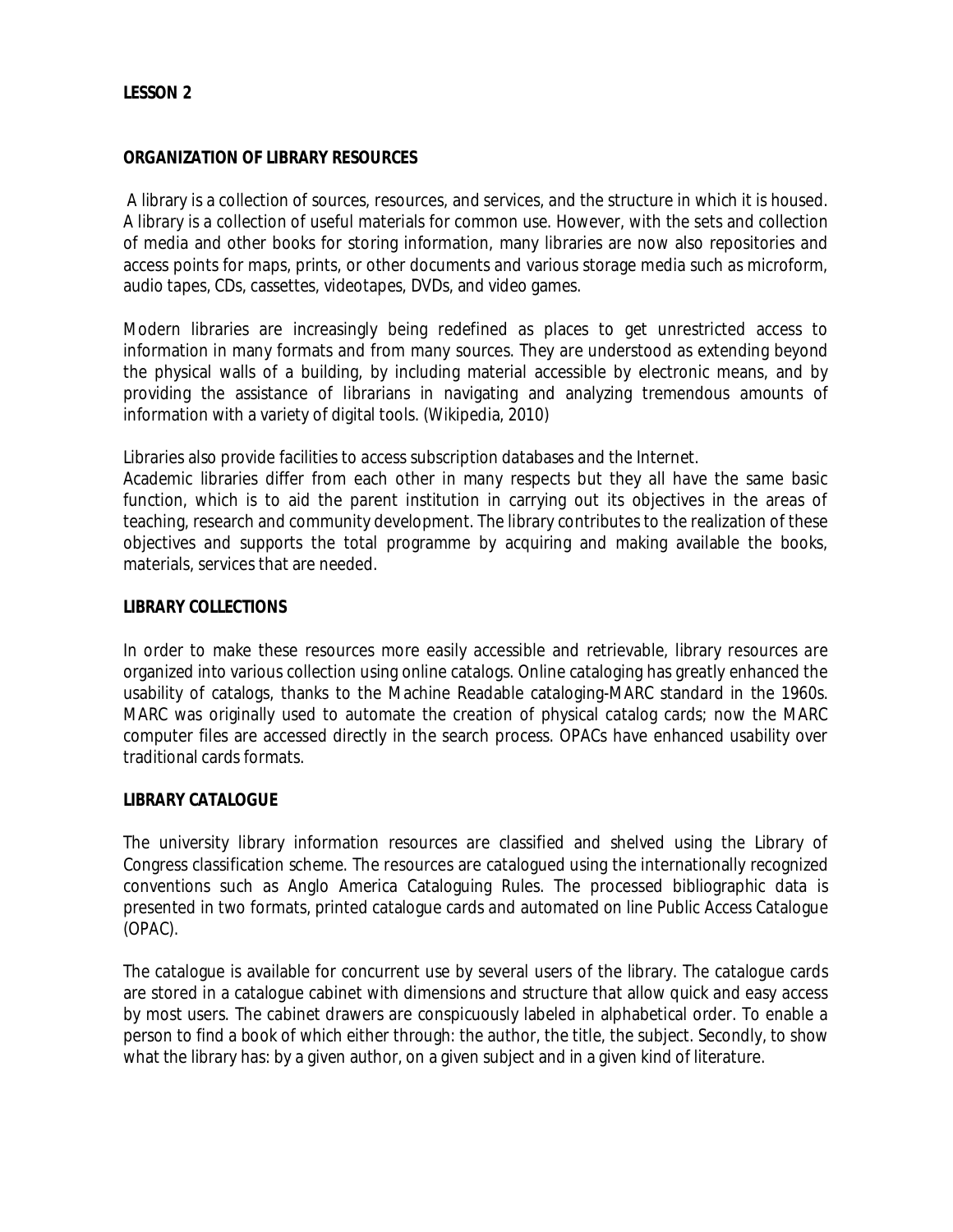## *ONLINE PUBLIC ACCESS CATALOGUE*

The automated catalogue is through computers for easy access and retrieval of information in the library. The computers access points are situated next to the catalogue cabinets to provide users with options of using either formats to access the library collection. The Online Public Access is available in the campus wide information network.

The content of library information resources are made accessible through indexes in printed or computer based formats. The university library catalogue allows for appropriate editing to keep abreast with modern technology, contemporary practices and changing international information.

## *HOW TO ACCESS INFORMATION FROM CATALOGUE*

- 1. Author catalogue: sorted alphabetically to the authors' or editors' names of the entries.
- 2. Title catalog: sorted alphabetically according to the title of the entries.
- 3. Dictionary catalog: a catalog in which all entries (author, title, subject, series) are interfiled in a single alphabetical order.

#### *Reference*

Library catalog. (2010). Retrieved from www.wikipedia on  $26<sup>th</sup>$  July, 2010.

### *LIBRARY E-RESOURCES AND DATABASES*

The university library has lots of e-resources and databases for the use of academic staff and both under and postgraduate students. These resources are e-journals, e-books, databases and internet connectivity. The university library also subscribes to lots of websites which is available to users at the library. These resources can be accessed at the serials section and elibrary of the university library.

- 1. Databases are arranged and stored in formats that permit efficient searches. There are many types of databases- including databases for looking up numerical information, such as statistics, and bibliographies and holding information on books and periodicals, and databases that allow the user to search and use academic papers and article from journals and newspapers, encyclopedias, dictionaries, and case law digest. Some databases come on CD-ROMs or DVD-ROMs to be used with a single computer, although today online databases available over the internet are widely used.
- 2. E-journals are digital versions of articles from journals that allow you to read the full text on the internet. The advantages of online e-journals are as follows: \*Academic papers can be accessed on the web before publication of the printed edition. \*It is easier to find individual academic papers online than in printed edition. \*e-journals are accessible anytime from campus terminals and laboratory terminals and outside the campus.
- 2. E-books are digital versions of books that allow you to read the full text on the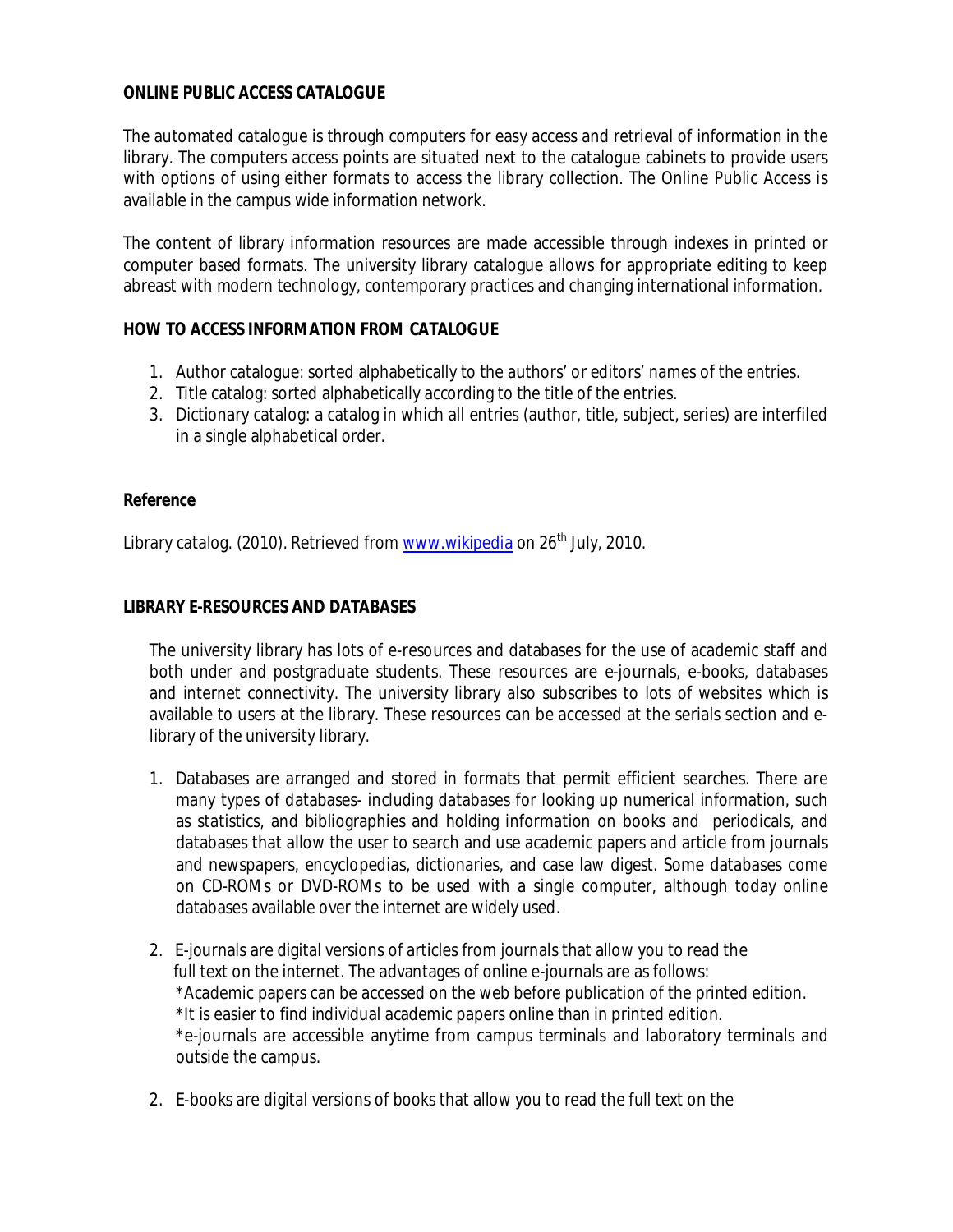internet. At the same time, you can download the e-books free. Old literary, scientific work, encyclopedias, and dictionaries are available as e-books.

 4. Internet based service: Internet contains the biggest resources of information in the entire world; secondly, it enables users to obtain an interactive mechanism to instantly communicate with each other. Once connected to the internet, everyone can enjoy the unparallel richness of global information resources including textual, audio, graphic information. The internet information resources are constantly expanding at a great speedone can only make a rough estimate. The types of information on the internet are also wide ranging, from scientific research, education, public policy, legal regulations to commerce, arts and entertainment.

#### **E-RESOURCES COLLECTION OF UNIVERSITY LIBRARY**

- 1. HEALTH INTERNATIONAL NETWORK ACCESS TO RESEARCH INITIATIVES (HINARI) URL: www.who.int/hinari User ID: NIG062 Password: 42592
- 2. EBSCOHOST URL: http://search.ebscohost.com User ID: ns083634 Password: password
- 3. ACCESS TO GLOBAL ONLINE RESEARCH IN AGRICULTURE (AGORA) URL: http://www.aginternetwork.org/ Username: ag-nga005 Password: d9UT2o09
- 4. JOINT SYSTEM TO ORDER RESOURCES (JSTOR) URL: www.jstor.org
- 5. Emerald Journals URL: http://www.emeraldinsight.com Username: NigUnaab Password: library
- 6. Popline Journals URL: www.popline.org
- 7. AFRICAN JOURNAL ONLINE (AJOL) URL: http://ajol.info/
- 8. BIOLINE INTERNATIONAL URL: http://www.bioline.org.br/journals
- 9. DIRECTORY OF OPEN ACCESS JOURNALS (DOAJ) URL: http://www.doaj.org/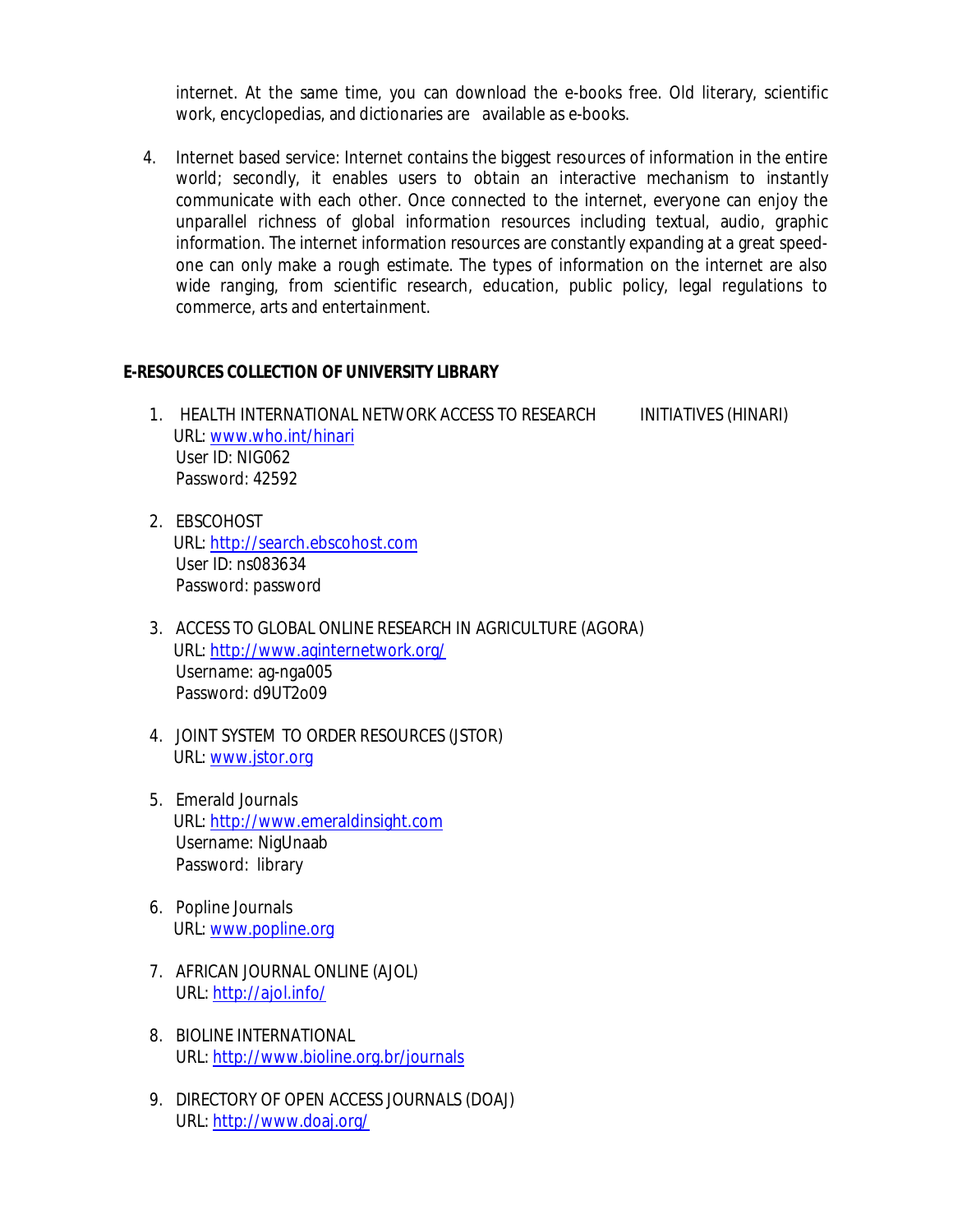- 10. MICROBS.INFO URL: http://www.microbes.info/
- 11. THE ESSENTIAL ELECTRONIC AGRICULTURAL LIBRARY (TEEAL)
- 12. E-GRANARY DIGITAL LIBRARY
- 13. NATIONAL VIRTUAL LIBRARY OF NIGERIA URL: www.nigerianvirtuallibrary.com Username: UNAAB Password: Abeokuta
- 14. BioOne

URL: www.bioone.org , http://www.bioone.org. Email: bamigboye66@yahoo.com Password: password Areas of coverage: All disciplines

15. Intuite

URL: www.intute.com Areas of coverage: Sciences, Social sciences and Health education.

16. NIGERIA US EMBASSY

URL: http://nigeria.usembassy.gov/ http://nigeria.usembassy.gov/hr\_office.html http://nigeria.usembassy.gov/irc.html

# *E-LIBRARY*

Information technology has revolutionized the concept of libraries. Each and every library is getting digitized. There are many definitions of an e-library; terms such as virtual library, electronic library and digital library are often used synonymously. The e-library is nothing but a large database for the researchers who are working on hypertext environment. It is an environment, which supports the full cycle of creation, storage, preservation, dissemination and use of data, information and knowledge.

According to Arms (2007) an e-library is a managed collection of information with associated services where the information is stored in digital format and accessible over a network. An elibrary is an organized collection of digitized material or it's holding in the digital form, which can be accessible by a computer on the network by using TCP/IP or other protocol.

The e-library is an organized collection of multimedia and other types of resources, resources are available in computer processable form, the function of acquisition, storage, preservation, and retrieval is carried out through the use of digital technology. Access to the entire collection is globally available directly or indirectly across a network, supports users in dealing with information objects and helps in the organization and presentation of the above objects via electronic / digital means etc.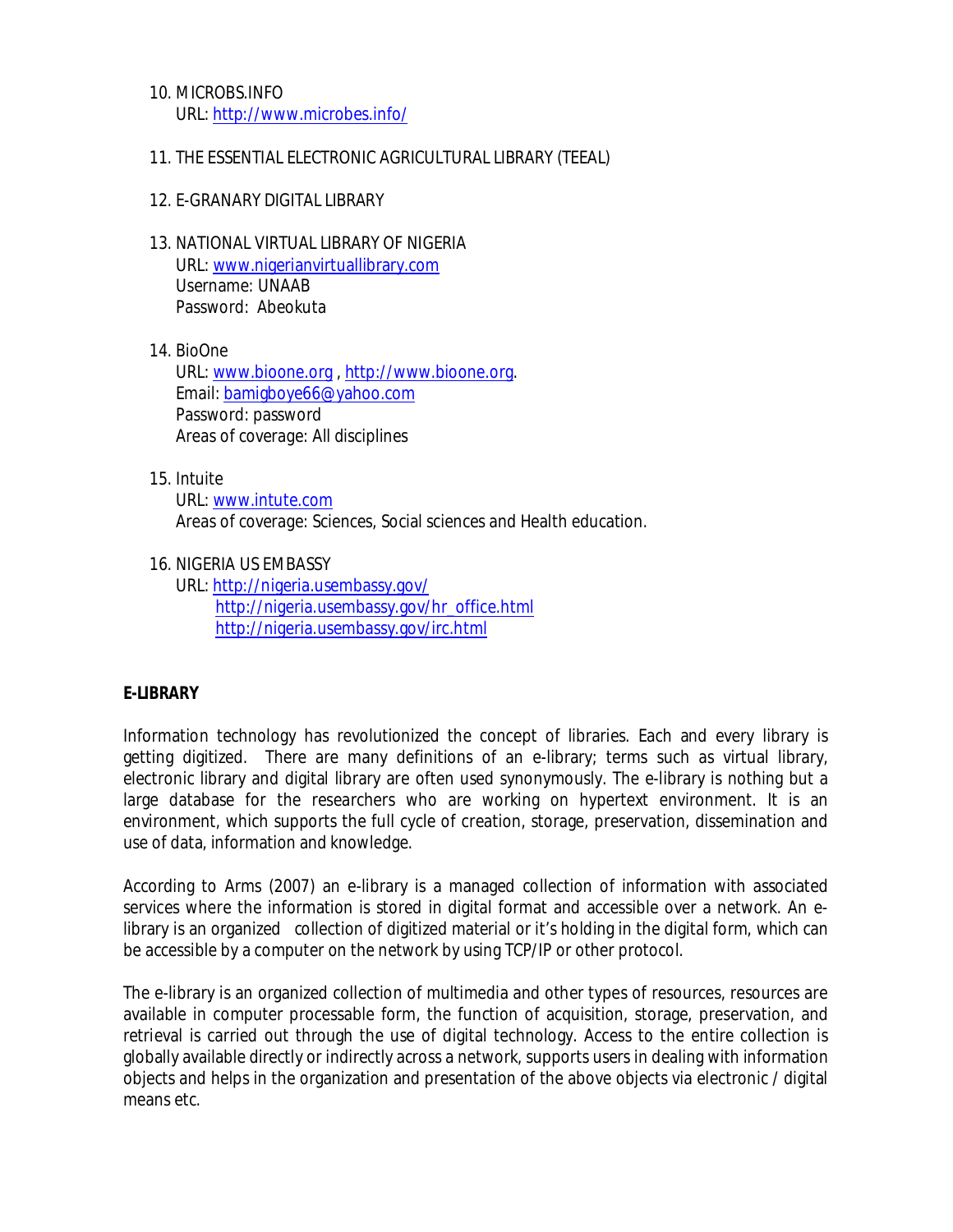# *ADVANTAGES*

E-library is not confined to a particular location or so called building, it is virtually distributed all over the world. The user can get his/her information on his own computer screen by using the internet. Actually, it is a network of multimedia system, which provides fingertip access.

- 1. No physical boundary: The user of an e-library need not go to the library physically; people from all over the world could gain access to the same information, as long as an internet connection is available.
- 2. Round the clock availability: E- libraries can be accessed at any time, 24 hours a day and 365days of the year.
- 3. Multiple accesses: The same resources can be used at the same time by a number of users.
- 4. Structured approach: E-library provides access to much richer content in a more structured manner. We can easily move from the catalog to the particular book then to a particular chapter and so on.
- 5. Information retrieval: The user is able to use any search term bellowing to the word or phrase of the entire collection. E-library will provide every user-friendly interface, giving click able access its resources.
- 6. Preservation and conservation: An exact copy of the original can be made any number of times without any degradation in quality.
- 7. Space: Whereas traditional libraries are limited by storage of space, e-library has the potential to store much more information, simply because e-information requires very little physical space to contain them. When the library had no space for extension digitization is the only solution.
- 8. Networking: A particular e-library can provide the link to any other resources of other elibrary very easily thus to a seamlessly integrated resource sharing can be achieved.
- 9. Cost: The cost of maintaining an e-library is much lower than of a traditional library. A traditional library must spend large sums of money paying for staff, book maintenance. Elibraries do away with these fees.

# *DISADVANTAGES*

The computer viruses, lack of standardization for digitized information, quick degrading properties of digitized materials and its associated problem, health hazard nature of the radiation from monitor etc. makes e-libraries at times handicap.

- 1. Copyright: Virtualization violates the copyright law as other can freely transfer the thought content of one author without his acknowledgement. So one difficulty facing e-library is the way to distribute information. How does an e-library distribute information at will, while protecting the copyright of the author?
- 2. Speed of access: As more and more computer are connected to the internet its speed of access reasonably decreasing. If new technology will not evolve to solve the problem in near future internet will be full of error messages.
- 3. Bandwidth: E-library will need high band for transfer of multimedia resources but the band width is decreasing day by day due to its over utilization.
- 4. Initial cost is high: The infrastructure cost of an e-library i.e. the cost of hardware, software, leasing communication circuit is generally very high.
- 5 Efficiency: With the much larger volume of e-information, finding the right material for a specific task becomes increasingly difficult.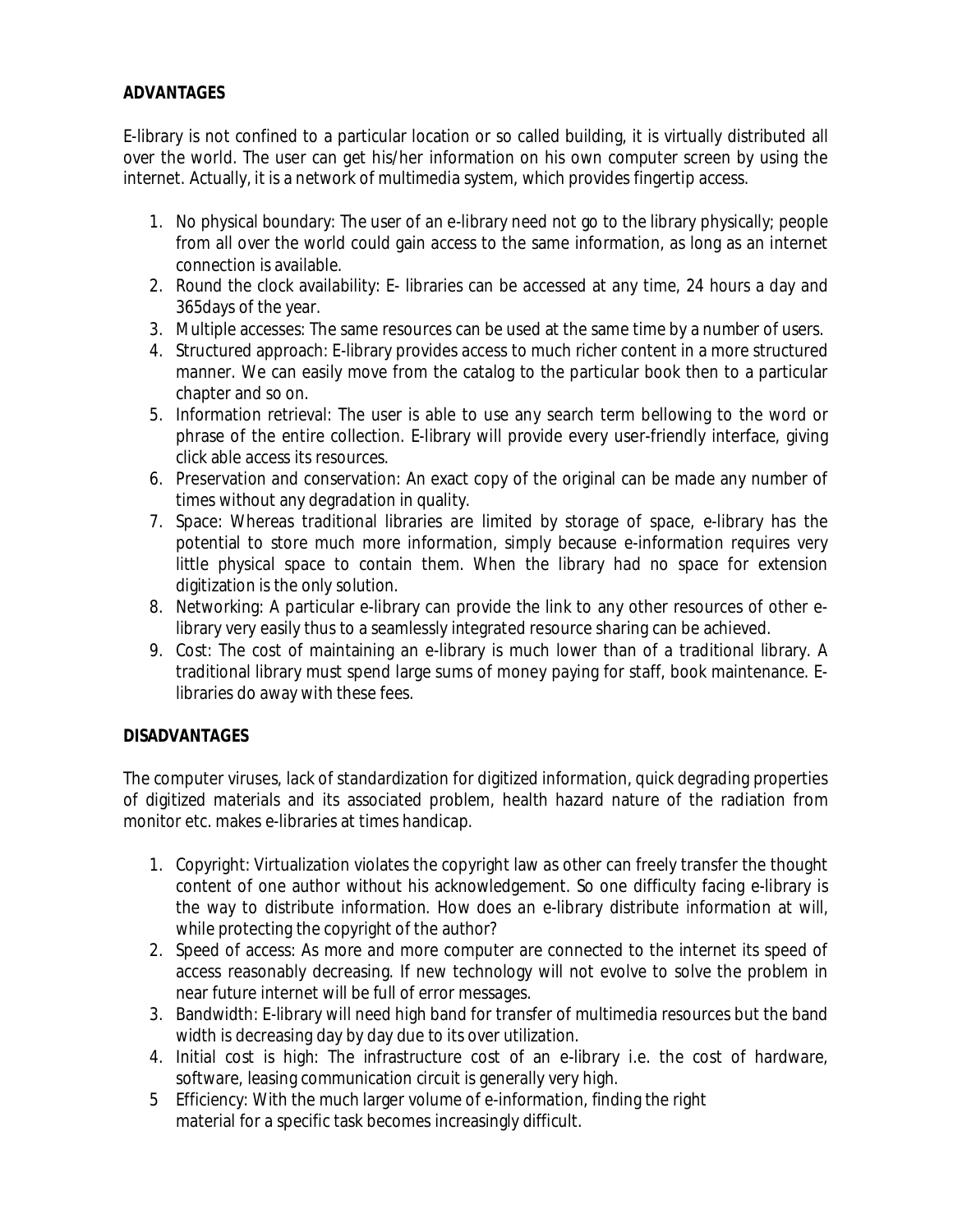6. Environment: E-libraries cannot reproduce the environment of a traditional library. Many researchers still finds reading printed material to be easier than reading material on a computer screen.

## *References*

Arms, L.C. (2007). Virtual Library: Needs, Technology and Benefit. ILA Bulletin, 38(3),pp22-26

E-library and resources. (2010) Retrieved from http://en.wikipedia.org/wiki/digitallibrary on 20th July, 2010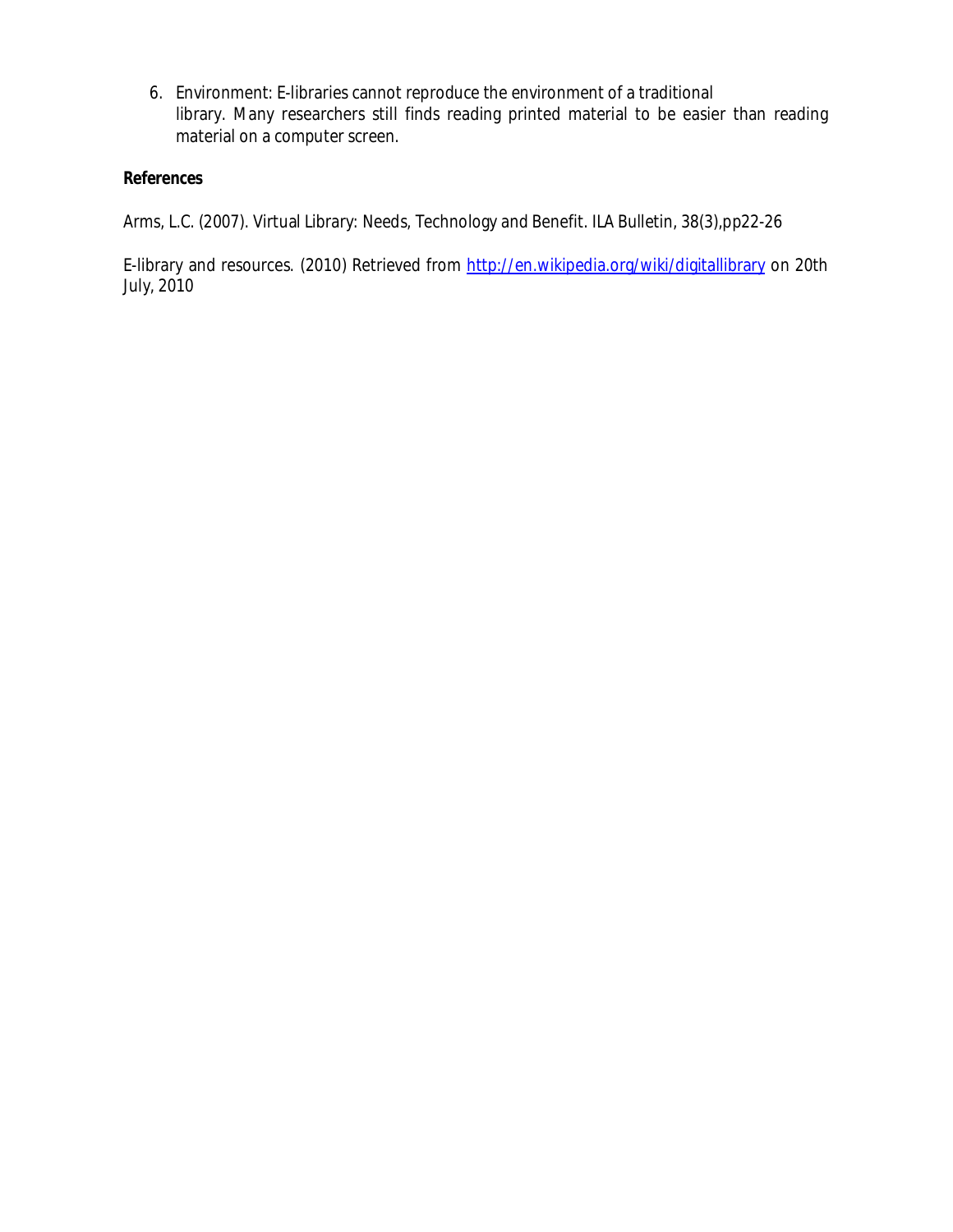### **LESSON 3**

# **STUDY SKILLS**

#### **What are study skills?**

Study skills are formalized learning process or procedure of study. They are abilities or approaches applied to learning. These are developed in order to improve a learner's capacity to learn. Study skills are therefore efficient ways of using your time and mind and with good study skills you will not only learn more thoroughly but you will be less dependent on your teacher. Above all you need to plan your time.

Literature abounds on study skills but one effective method that can be used by students to keep them on track is the called PQRST method. This method systematically arranged the information in a way that it will be easy for students to remember them when answering questions in an exam. The method can also be modified to suit any particular form of learning in most subjects. PQRST is an acronym for **P**review, **Q**uestion, **R**ead, **S**ummary, **and Test**.

**Preview:** This is the art of reading, in which you allow your eyes to travel rapidly over the pages of a book. It allows the student to look at the topic to be learned by glancing over the major headings or the points in the syllabus.

**Question:** As you read along you try to ask questions in your mind and also formulate some tentative approaches that you will use to answer the questions.

**Read:** Reading is the art of reconstructing from the printed page, the writer's ideas, feeling, mood and sensory impression. At this point you should be able to bring out meaningful points from your reading and you should be able to choose the information that best relates to the questions. Also, when you read, be sure to read everything, including tables, graphs and illustrations. Often time's tables, graphs and illustrations can convey an idea more powerfully than written text .It may be important for you here to take down note for the following reasons:

- It helps you to maintain attentiveness as you read
- It helps you to familiarize yourself with primary and secondary materials on a given subject
- It also provides you summary of the text.

However, make sure you note and write down the bibliographical details of the book. Also your note should be brief and at the same time be full enough to still make sense in six months.

**Summary:** A summary is a brief recollection of your reading. Here you summarize the topic, and bring your own ways of summarizing information into the process and these include written notes, memorizing, and diagrams.

**Test:** This mean you have to test yourself whether you comprehend and understand your reading. You try and answer the questions created in your mind as fully as possible,

The study skills presented here depend on one thing, and that is your willingness to WANT to improve and do well in school. If you really don't want to make the effort and sacrifice, no amount of suggestions, ideas, or outlines can help much. You are responsible for your action, and effective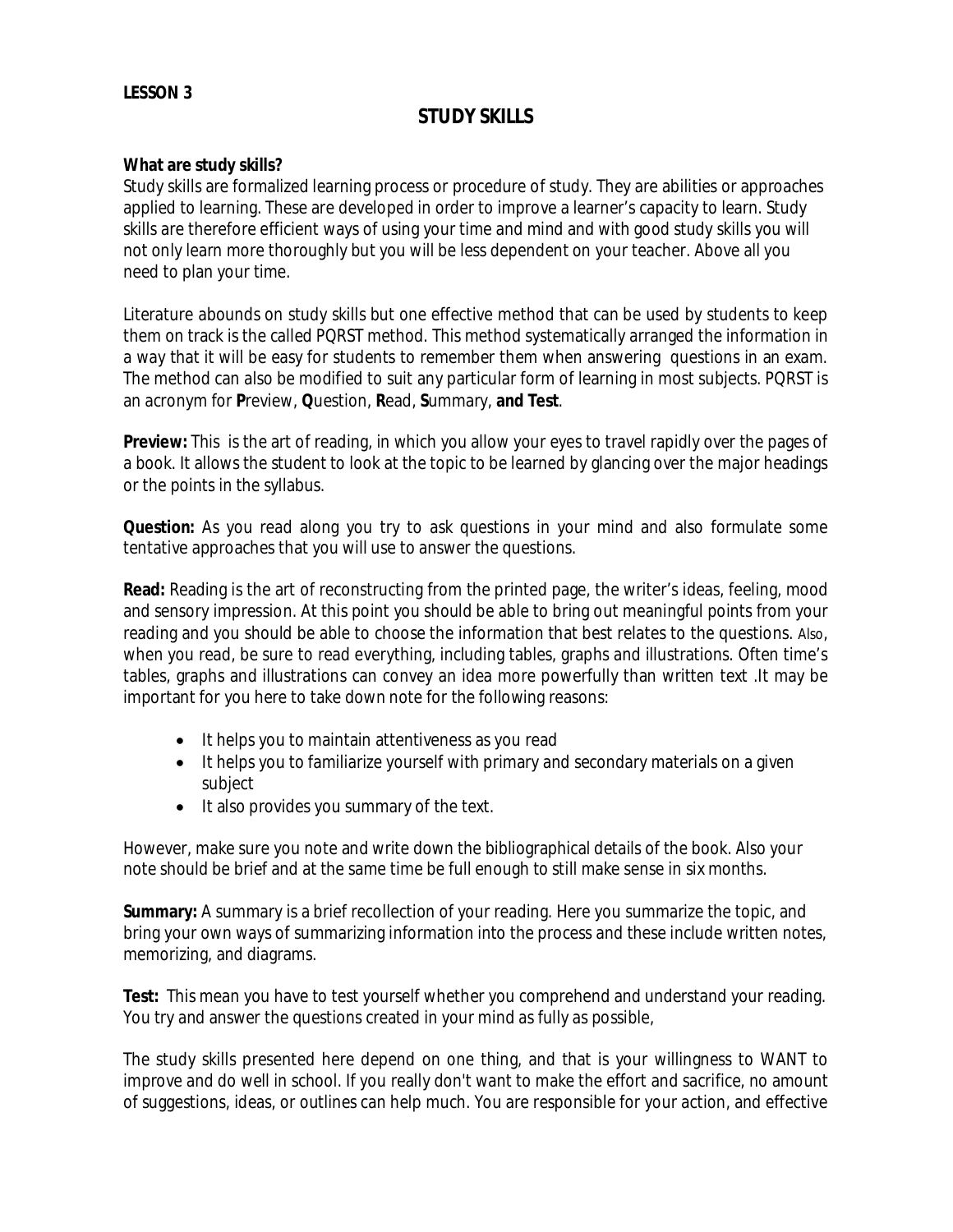study skills can help you be a better student. To that end, one last word of advice -- work hard and smart

# **HOW TO USE BOOKS**

A book can be described as a collection of printed sheets bound together between covers. Books can come in different shapes and sizes. Books stimulate interest and satisfy the basic needs for information. In spite of the advent of Information technology books have remained indispensable in learning process. Books are therefore essential to learning; however, you must know how to make use of them in order to aid your learning. It important to know the different parts of a book and the type of information you can obtain from them, in order to use them effectively.

# **PARTS OF A BOOK**

**The Cover** –The cover of a book is the outer part of a book. Cover means to put something over or upon, as to protect conceal or enclose. Hence the cover of a book holds the leaves of the book together to protect the book as well as making it easy to handle. The cover usually carries the title and the author of a book.

**Spine**- is the back part of the book and it faces outward when you shelf the book right. The spine is the binding edge of a book and it carries the book title, author's name, publisher' name and sometimes the logo of the publisher.

**Half-Title Page –** This page introduce the book, it may carries only the title of the book or at time both the title and the author's name.

**Title Page**- This page usually containing the title of the book and the name(s) of the author and publisher. The Title page gives you full information about the book. It tells you the who, when, and where of a book i.e. the name of the publisher, the place of publication and the year of the publication. It also shows us whether the book is published under series agreement or not

**Copyright Page** - This is usually at the back of the title page. Here the copyright date is found. This page gives you information about the ownership, impress and reprints.

**Dedication Page** - it is the place where the author dedicates the book to someone.

**Table of Contents** -This is where a list of the book contents, arranged by chapter, section, subsection, Etc. can be found. This tells you about the topics in the book. The table of contents in a book will help you to find the names of the chapters of the book and the page number where each chapter begins. Each chapter of the book will have a name and usually has a chapter number.

**Forward/Preface** - An introduction by someone other than the author and it is usually a famous person.

**Text** (or Body)-The actual words of the book

**Glossary** -A list of difficult words used in the text with their meanings usually arranged in alphabetical order and printed at the back of the book.

**Bibliography**- A list of books, articles used or referred by the author at the end of the book.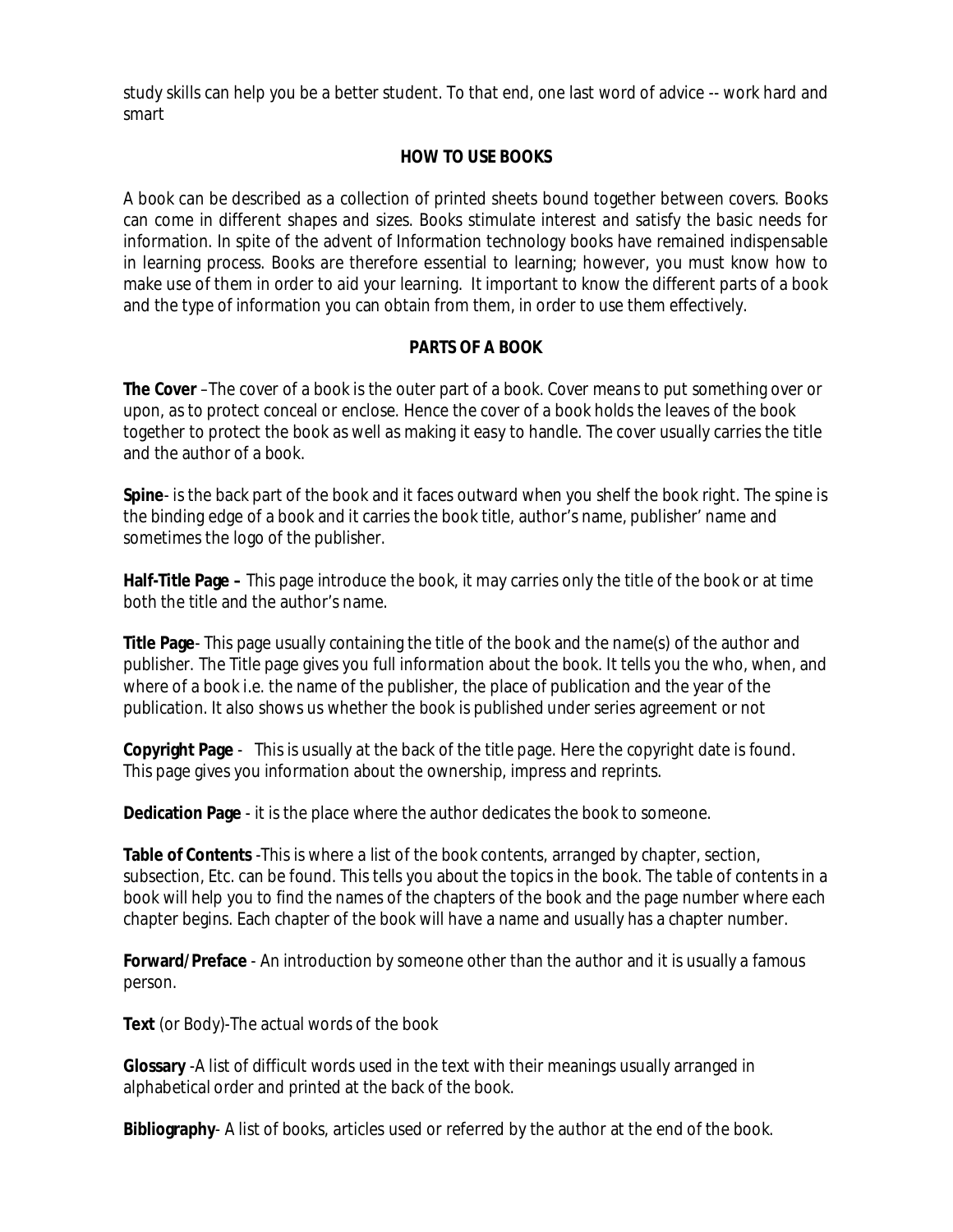**Index**- is a very useful part of a book; it tells you where to find the topics in an informational book. It a list of names and subjects arranged in alphabetical order at the end of the book. The **index** tells you the names of the topics in the book and lists the pages where that topic is discussed. Knowing how to use the **index** can save you lots of time and can be very helpful.

# **HOW TO USE JOURNALS**

Journals are essential resources for conducting academic research. They are published periodically, ranging in frequency from monthly to quarterly or even only twice in a year. The key differences between magazines and journals are that journals are written for and by experts in their chosen field and that they focus on a particular research interest while magazines are sources of information on nearly any topic, they are written with the average reader in mind and do not include the depth of coverage that an academic researcher would need. Journals are published in every academic discipline and are used as a means for scholars and researchers to share their research and discoveries with others who are also experts in their discipline. Journals contains the most current and vital information on various disciples. They usually contain results of researches which may never be found in other form of publications.

## **PARTS OF JOURNALS**

- Article title
- Author's name and affiliations
- Abstract A very information of what the article is about.
- Key Words- Major terms used in the article
- Main Text
- Tables (optional)
- Figures (optional)
- Mathematics (optional)
- Conclusions The major findings of the study and recommendation.
- References bibliographical information: records of scholarly works used in the study.

# **How to use Reference Materials**

**Reference materials** are books that contain factual information and which one can use to obtain specific information directly rather than reading it through from cover-to-cover. Reference books are generally referred to as reference sources and are specially arrange in a systematic order. There are different types of reference books and these include dictionary, thesaurus, catalogue, encyclopedia, atlas, travel guide, bibliography, directory, biographies etc.

Dictionaries - Dictionaries are books that list all the words in a language or subject and give their meanings. The words are organized in alphabetical order. It also gives information such as spellings, pronunciations, usage and origin of such words. Examples of language dictionaries are Oxford English Dictionary and Advanced Learner Dictionary,

Encyclopedias- these are books containing comprehensive knowledge on various branches of disciplines. There are two major types of encyclopedia; general and subject encyclopedia, they can come in single volume or in multiple volumes. Example of these is encyclopedias Britannica and Encyclopedia Americana.